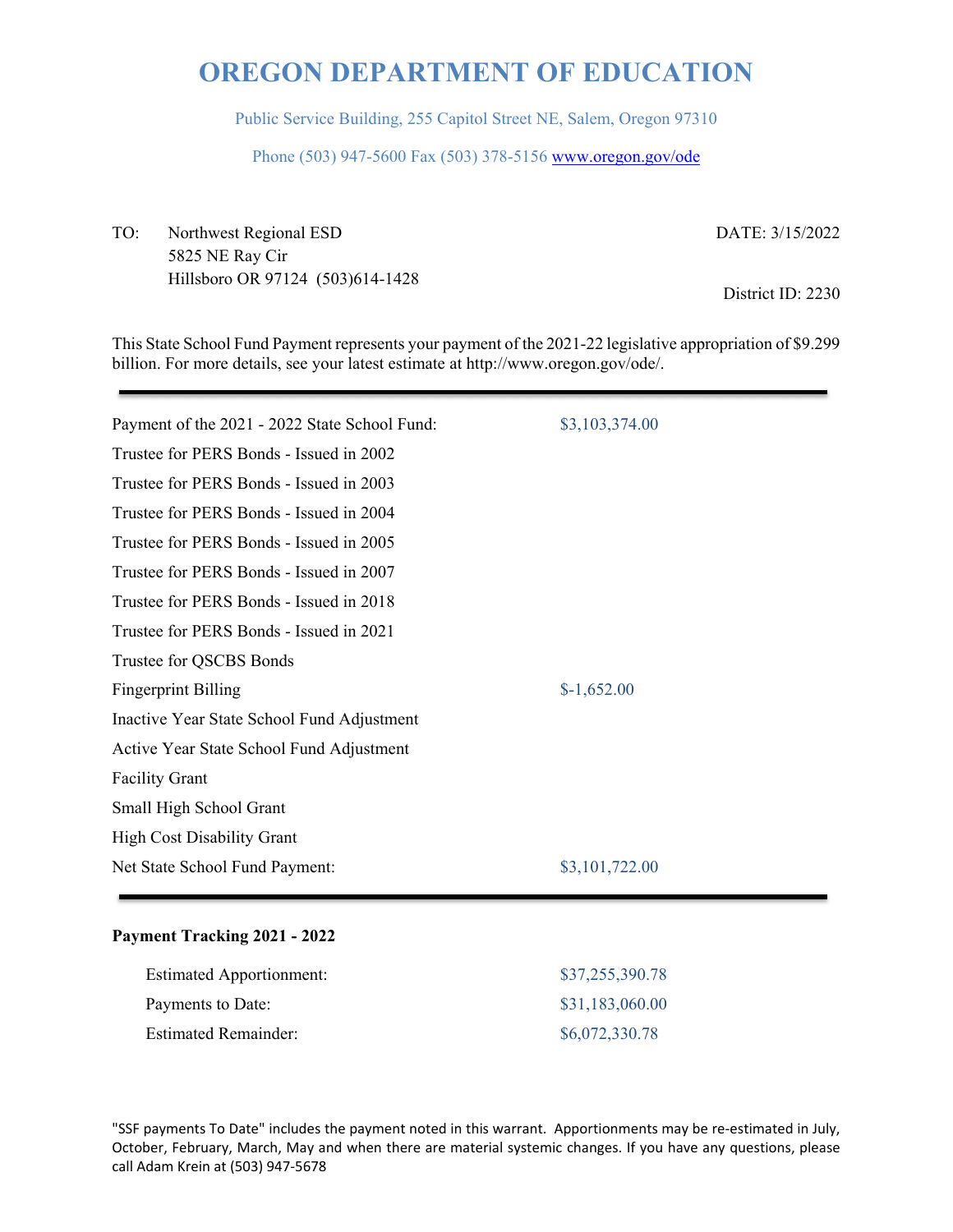Public Service Building, 255 Capitol Street NE, Salem, Oregon 97310

Phone (503) 947-5600 Fax (503) 378-5156 www.oregon.gov/ode

TO: Multnomah ESD PO Box 301039 Portland OR 97294 (503)255-1841 DATE: 3/15/2022

District ID: 2148

This State School Fund Payment represents your payment of the 2021-22 legislative appropriation of \$9.299 billion. For more details, see your latest estimate at http://www.oregon.gov/ode/.

| Payment of the 2021 - 2022 State School Fund: | \$757,968.00  |
|-----------------------------------------------|---------------|
| Trustee for PERS Bonds - Issued in 2002       |               |
| Trustee for PERS Bonds - Issued in 2003       |               |
| Trustee for PERS Bonds - Issued in 2004       | \$-324,287.57 |
| Trustee for PERS Bonds - Issued in 2005       |               |
| Trustee for PERS Bonds - Issued in 2007       |               |
| Trustee for PERS Bonds - Issued in 2018       |               |
| Trustee for PERS Bonds - Issued in 2021       |               |
| Trustee for QSCBS Bonds                       |               |
| <b>Fingerprint Billing</b>                    | $$-708.00$    |
| Inactive Year State School Fund Adjustment    |               |
| Active Year State School Fund Adjustment      |               |
| <b>Facility Grant</b>                         |               |
| Small High School Grant                       |               |
| <b>High Cost Disability Grant</b>             |               |
| Net State School Fund Payment:                | \$432,972.43  |
|                                               |               |

### **Payment Tracking 2021 - 2022**

| <b>Estimated Apportionment:</b> | \$9,099,254.32 |
|---------------------------------|----------------|
| Payments to Date:               | \$7,543,702.00 |
| <b>Estimated Remainder:</b>     | \$1,555,552.32 |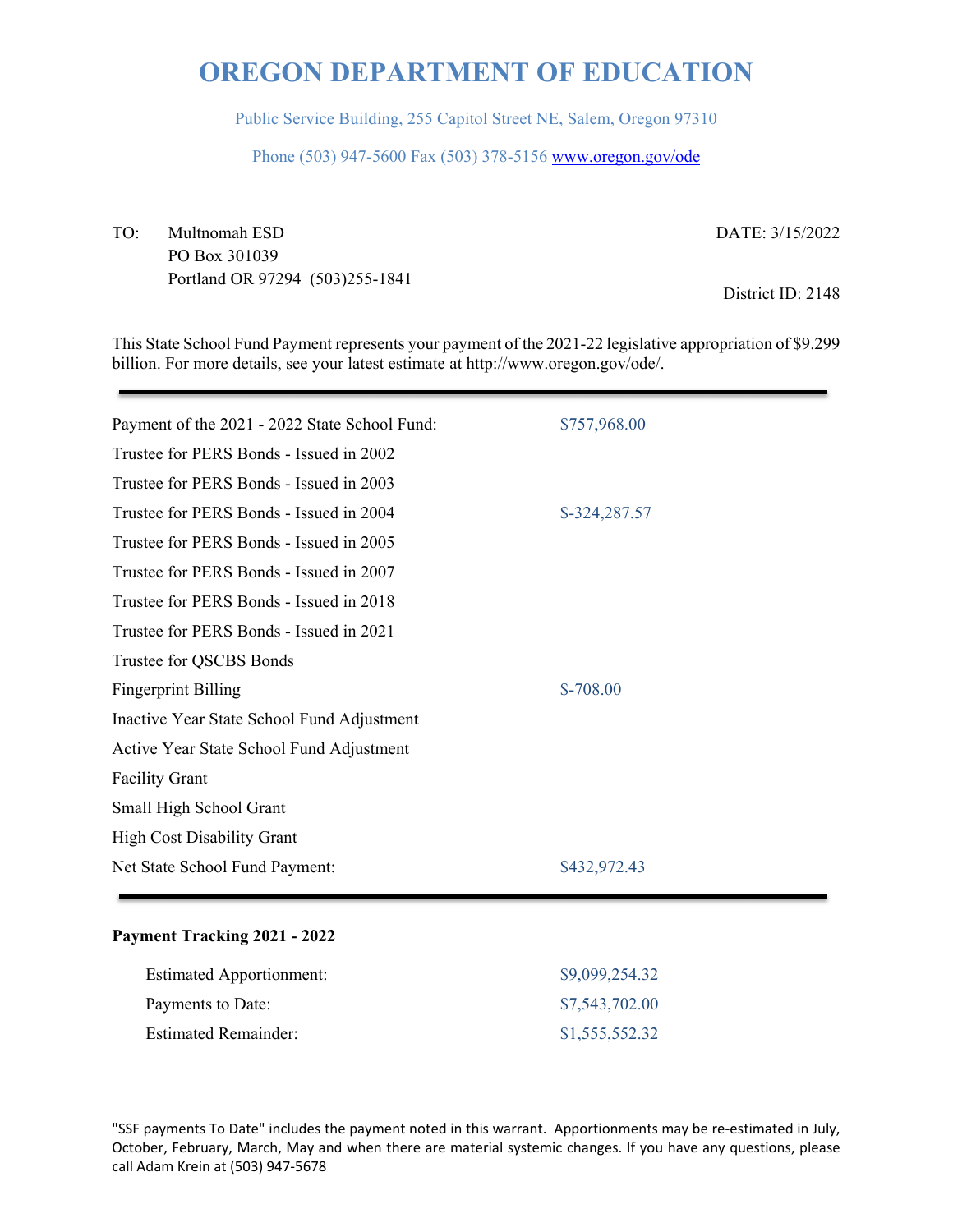Public Service Building, 255 Capitol Street NE, Salem, Oregon 97310

Phone (503) 947-5600 Fax (503) 378-5156 www.oregon.gov/ode

TO: Willamette ESD 2611 Pringle Rd SE Salem OR 97302 (503)588-5330 DATE: 3/15/2022 District ID: 2117

This State School Fund Payment represents your payment of the 2021-22 legislative appropriation of \$9.299 billion. For more details, see your latest estimate at http://www.oregon.gov/ode/.

| Payment of the 2021 - 2022 State School Fund: | \$2,410,448.00 |
|-----------------------------------------------|----------------|
| Trustee for PERS Bonds - Issued in 2002       |                |
| Trustee for PERS Bonds - Issued in 2003       | $$-197,665.02$ |
| Trustee for PERS Bonds - Issued in 2004       |                |
| Trustee for PERS Bonds - Issued in 2005       | \$-32,860.81   |
| Trustee for PERS Bonds - Issued in 2007       |                |
| Trustee for PERS Bonds - Issued in 2018       |                |
| Trustee for PERS Bonds - Issued in 2021       |                |
| Trustee for QSCBS Bonds                       |                |
| <b>Fingerprint Billing</b>                    | $$-649.00$     |
| Inactive Year State School Fund Adjustment    |                |
| Active Year State School Fund Adjustment      |                |
| <b>Facility Grant</b>                         |                |
| Small High School Grant                       |                |
| <b>High Cost Disability Grant</b>             |                |
| Net State School Fund Payment:                | \$2,179,273.17 |
|                                               |                |

### **Payment Tracking 2021 - 2022**

| <b>Estimated Apportionment:</b> | \$28,936,952.51 |
|---------------------------------|-----------------|
| Payments to Date:               | \$24,042,728.00 |
| <b>Estimated Remainder:</b>     | \$4,894,224.51  |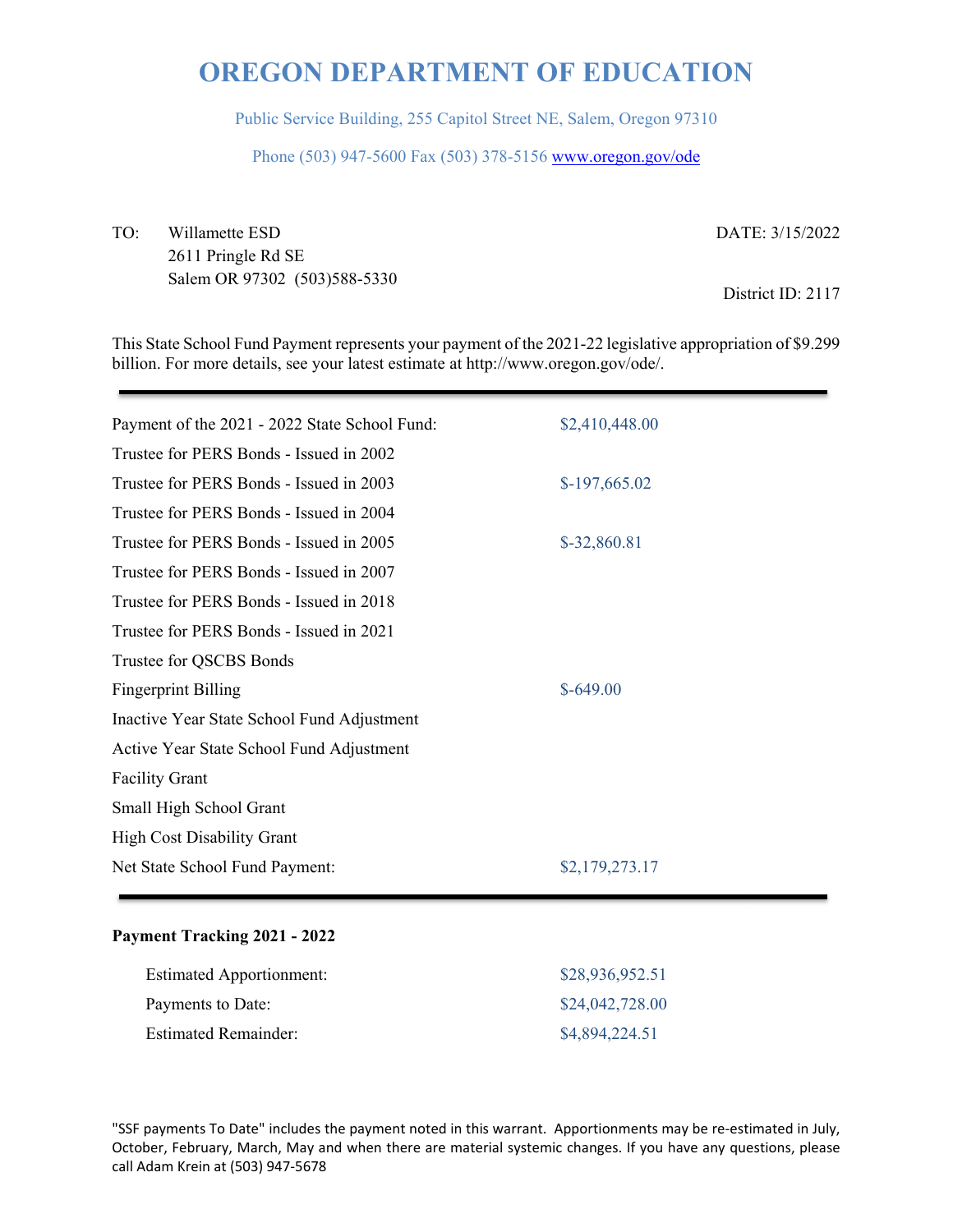Public Service Building, 255 Capitol Street NE, Salem, Oregon 97310

Phone (503) 947-5600 Fax (503) 378-5156 www.oregon.gov/ode

TO: Linn Benton Lincoln ESD 905 4th Ave SE Albany OR 97321 (541)812-2600 DATE: 3/15/2022

District ID: 2098

This State School Fund Payment represents your payment of the 2021-22 legislative appropriation of \$9.299 billion. For more details, see your latest estimate at http://www.oregon.gov/ode/.

| Payment of the 2021 - 2022 State School Fund: | \$913,894.00 |
|-----------------------------------------------|--------------|
| Trustee for PERS Bonds - Issued in 2002       |              |
| Trustee for PERS Bonds - Issued in 2003       |              |
| Trustee for PERS Bonds - Issued in 2004       |              |
| Trustee for PERS Bonds - Issued in 2005       |              |
| Trustee for PERS Bonds - Issued in 2007       |              |
| Trustee for PERS Bonds - Issued in 2018       |              |
| Trustee for PERS Bonds - Issued in 2021       |              |
| Trustee for QSCBS Bonds                       |              |
| <b>Fingerprint Billing</b>                    | $$-59.00$    |
| Inactive Year State School Fund Adjustment    |              |
| Active Year State School Fund Adjustment      |              |
| <b>Facility Grant</b>                         |              |
| Small High School Grant                       |              |
| <b>High Cost Disability Grant</b>             |              |
| Net State School Fund Payment:                | \$913,835.00 |
|                                               |              |

### **Payment Tracking 2021 - 2022**

| <b>Estimated Apportionment:</b> | \$10,971,120.78 |
|---------------------------------|-----------------|
| Payments to Date:               | \$9,077,627.00  |
| <b>Estimated Remainder:</b>     | \$1,893,493.78  |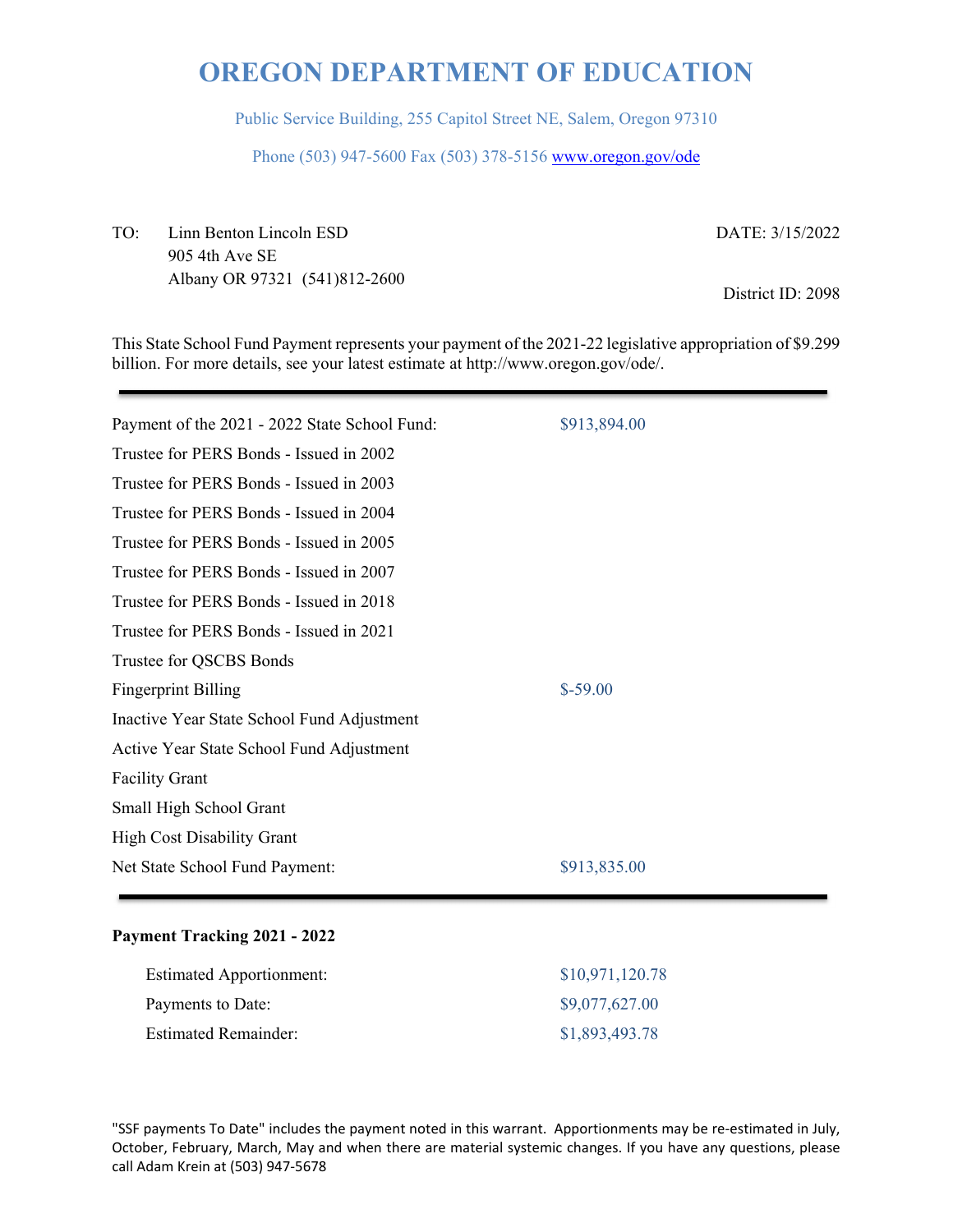Public Service Building, 255 Capitol Street NE, Salem, Oregon 97310

Phone (503) 947-5600 Fax (503) 378-5156 www.oregon.gov/ode

TO: Lane ESD

1200 Hwy 99N Eugene OR 97402 (541)461-8200 DATE: 3/15/2022

District ID: 2064

This State School Fund Payment represents your payment of the 2021-22 legislative appropriation of \$9.299 billion. For more details, see your latest estimate at http://www.oregon.gov/ode/.

| Payment of the 2021 - 2022 State School Fund: | \$1,210,611.00 |
|-----------------------------------------------|----------------|
| Trustee for PERS Bonds - Issued in 2002       |                |
| Trustee for PERS Bonds - Issued in 2003       |                |
| Trustee for PERS Bonds - Issued in 2004       |                |
| Trustee for PERS Bonds - Issued in 2005       |                |
| Trustee for PERS Bonds - Issued in 2007       | $$-74,917.98$  |
| Trustee for PERS Bonds - Issued in 2018       |                |
| Trustee for PERS Bonds - Issued in 2021       |                |
| Trustee for QSCBS Bonds                       |                |
| <b>Fingerprint Billing</b>                    | $$ -885.00$    |
| Inactive Year State School Fund Adjustment    |                |
| Active Year State School Fund Adjustment      |                |
| <b>Facility Grant</b>                         |                |
| Small High School Grant                       |                |
| <b>High Cost Disability Grant</b>             |                |
| Net State School Fund Payment:                | \$1,134,808.02 |
|                                               |                |

### **Payment Tracking 2021 - 2022**

| <b>Estimated Apportionment:</b> | \$14,533,141.11 |
|---------------------------------|-----------------|
| Payments to Date:               | \$12,144,617.00 |
| <b>Estimated Remainder:</b>     | \$2,388,524.11  |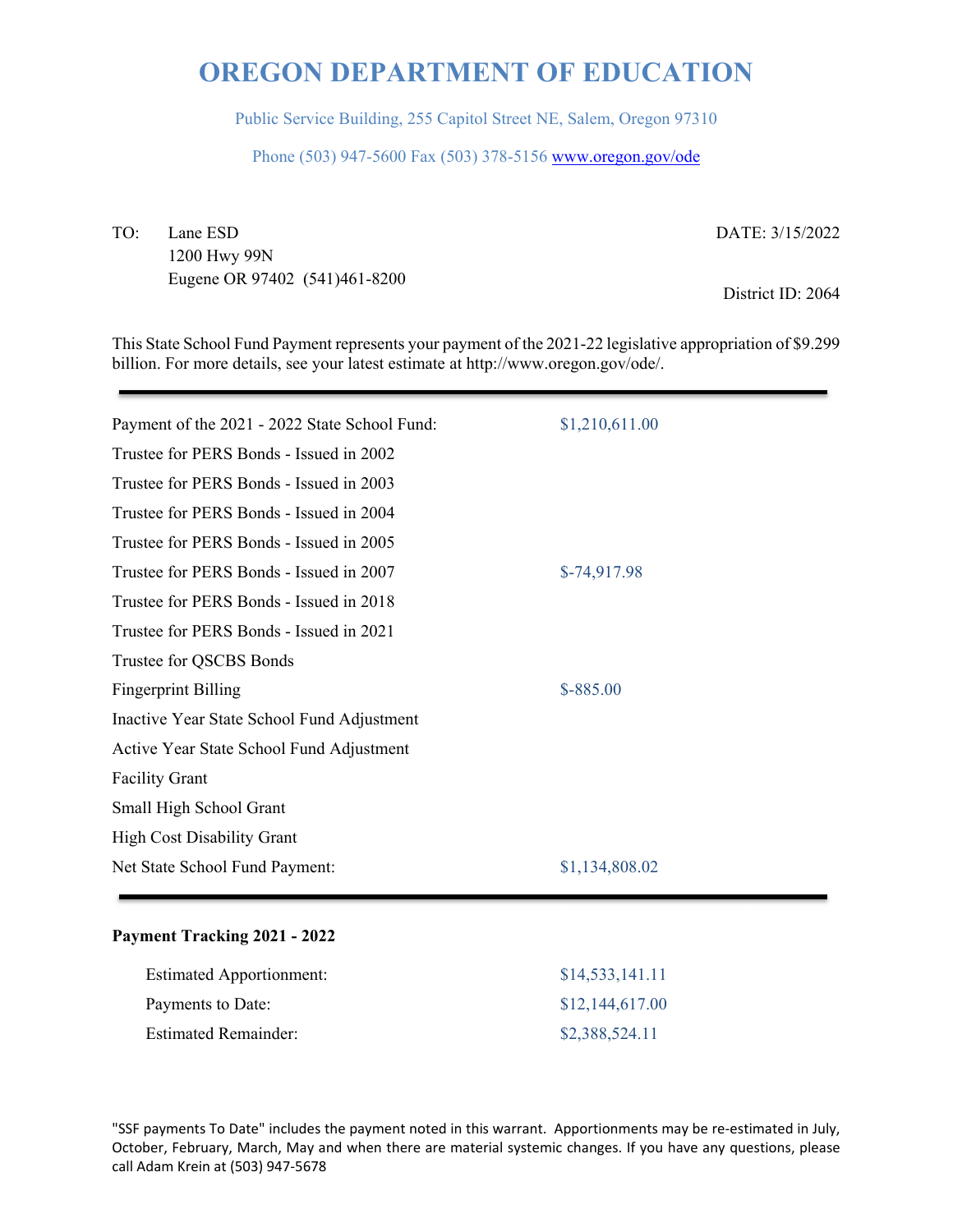Public Service Building, 255 Capitol Street NE, Salem, Oregon 97310

Phone (503) 947-5600 Fax (503) 378-5156 www.oregon.gov/ode

TO: Douglas ESD 1871 NE Stephens St Roseburg OR 97470 (541)440-4777

DATE: 3/15/2022

District ID: 1980

This State School Fund Payment represents your payment of the 2021-22 legislative appropriation of \$9.299 billion. For more details, see your latest estimate at http://www.oregon.gov/ode/.

| Payment of the 2021 - 2022 State School Fund: | \$143,022.00  |
|-----------------------------------------------|---------------|
| Trustee for PERS Bonds - Issued in 2002       |               |
| Trustee for PERS Bonds - Issued in 2003       | $$-49,443.65$ |
| Trustee for PERS Bonds - Issued in 2004       |               |
| Trustee for PERS Bonds - Issued in 2005       |               |
| Trustee for PERS Bonds - Issued in 2007       |               |
| Trustee for PERS Bonds - Issued in 2018       |               |
| Trustee for PERS Bonds - Issued in 2021       |               |
| Trustee for QSCBS Bonds                       |               |
| <b>Fingerprint Billing</b>                    | $$-413.00$    |
| Inactive Year State School Fund Adjustment    |               |
| Active Year State School Fund Adjustment      |               |
| <b>Facility Grant</b>                         |               |
| Small High School Grant                       |               |
| <b>High Cost Disability Grant</b>             |               |
| Net State School Fund Payment:                | \$93,165.35   |
|                                               |               |

### **Payment Tracking 2021 - 2022**

| <b>Estimated Apportionment:</b> | \$1,716,951.40 |
|---------------------------------|----------------|
| Payments to Date:               | \$1,415,433.00 |
| <b>Estimated Remainder:</b>     | \$301,518.40   |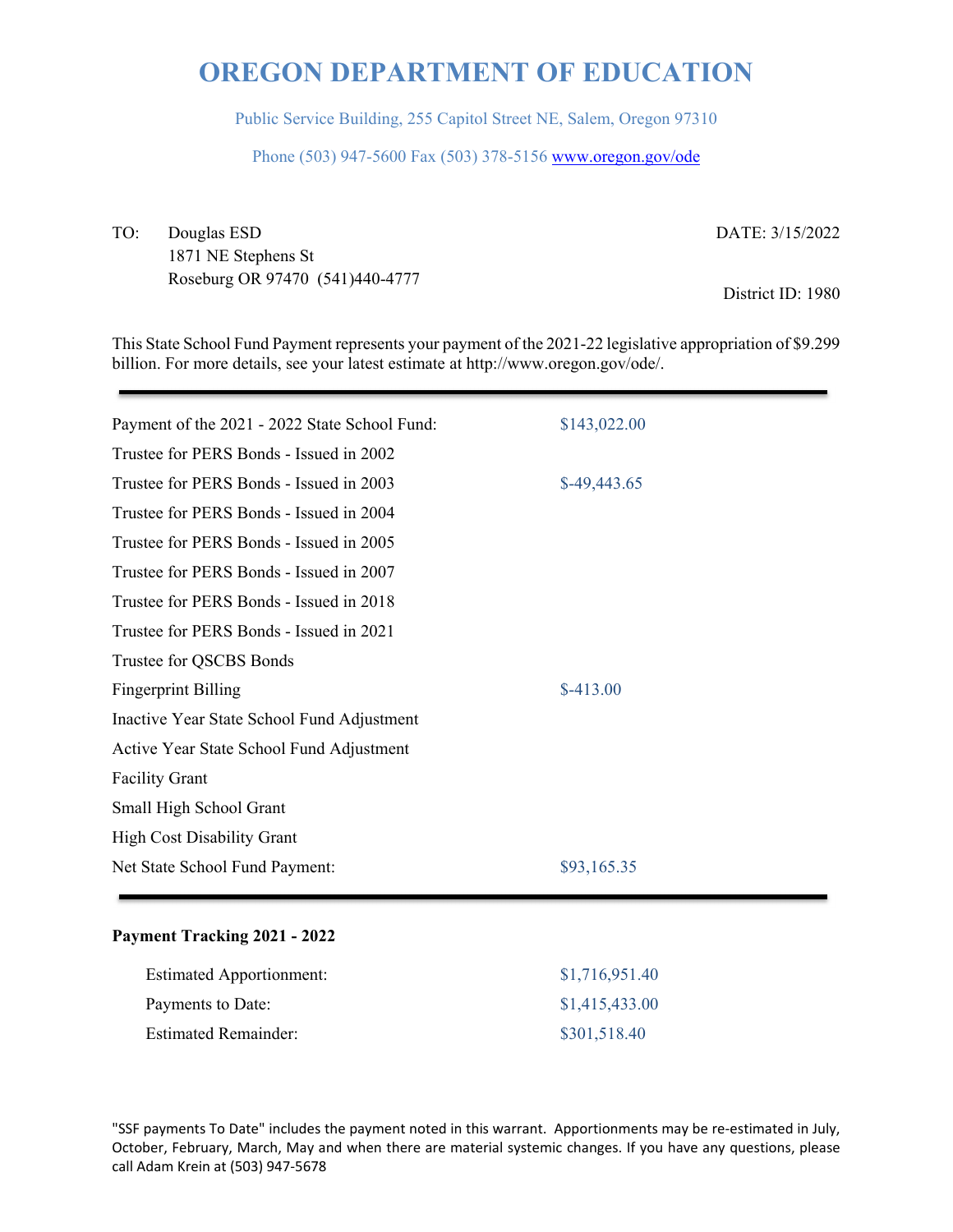Public Service Building, 255 Capitol Street NE, Salem, Oregon 97310

Phone (503) 947-5600 Fax (503) 378-5156 www.oregon.gov/ode

TO: South Coast ESD 1350 Teakwood Ave Coos Bay OR 97420 (541)269-1611 DATE: 3/15/2022

District ID: 1949

This State School Fund Payment represents your payment of the 2021-22 legislative appropriation of \$9.299 billion. For more details, see your latest estimate at http://www.oregon.gov/ode/.

| Payment of the 2021 - 2022 State School Fund: | \$236,981.00 |
|-----------------------------------------------|--------------|
| Trustee for PERS Bonds - Issued in 2002       |              |
| Trustee for PERS Bonds - Issued in 2003       |              |
| Trustee for PERS Bonds - Issued in 2004       |              |
| Trustee for PERS Bonds - Issued in 2005       |              |
| Trustee for PERS Bonds - Issued in 2007       |              |
| Trustee for PERS Bonds - Issued in 2018       |              |
| Trustee for PERS Bonds - Issued in 2021       |              |
| Trustee for QSCBS Bonds                       |              |
| <b>Fingerprint Billing</b>                    | $$-177.00$   |
| Inactive Year State School Fund Adjustment    |              |
| Active Year State School Fund Adjustment      |              |
| <b>Facility Grant</b>                         |              |
| Small High School Grant                       |              |
| <b>High Cost Disability Grant</b>             |              |
| Net State School Fund Payment:                | \$236,804.00 |
|                                               |              |

### **Payment Tracking 2021 - 2022**

| <b>Estimated Apportionment:</b> | \$2,844,914.29 |
|---------------------------------|----------------|
| Payments to Date:               | \$2,316,451.00 |
| <b>Estimated Remainder:</b>     | \$528,463.29   |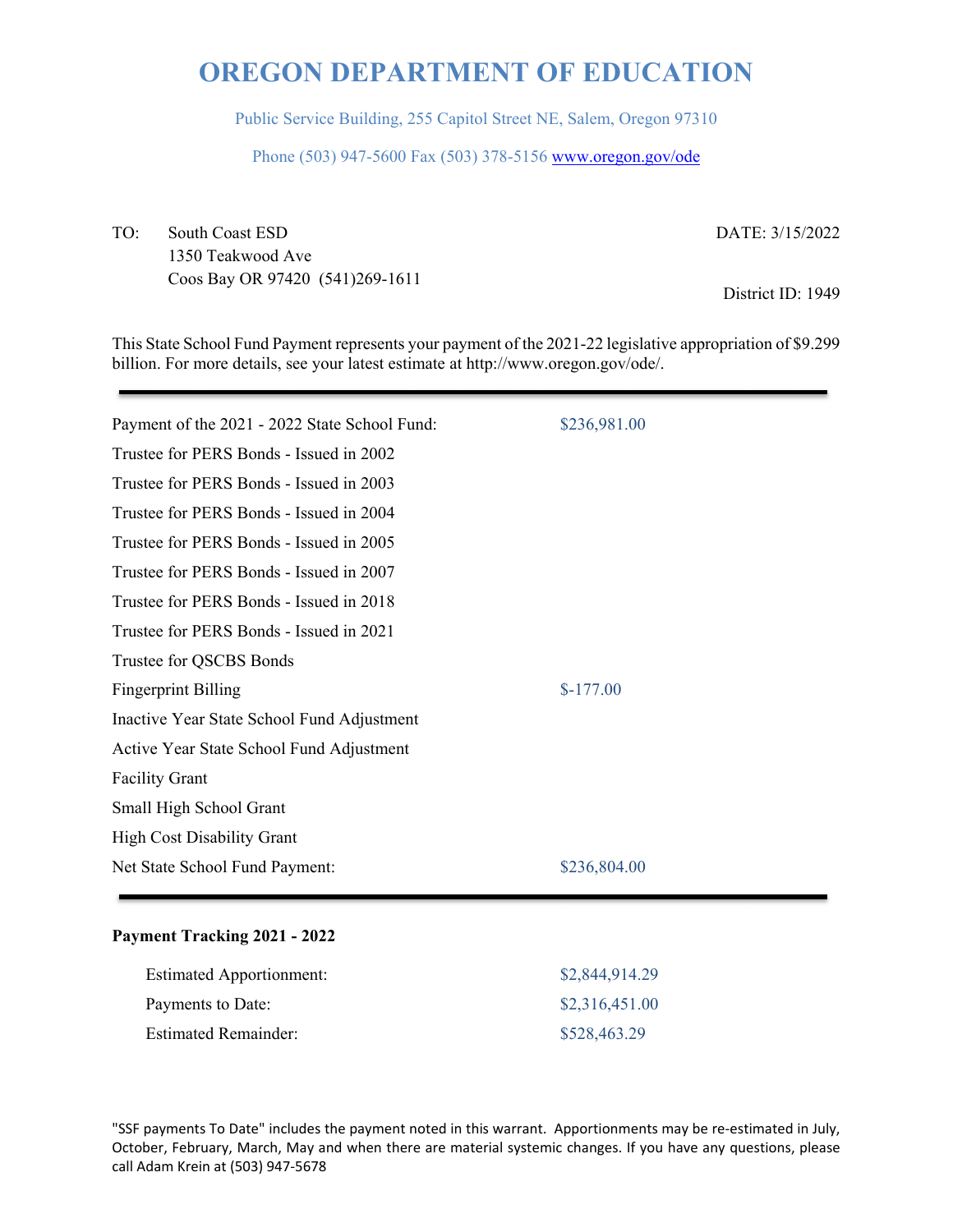Public Service Building, 255 Capitol Street NE, Salem, Oregon 97310

Phone (503) 947-5600 Fax (503) 378-5156 www.oregon.gov/ode

TO: Southern Oregon ESD 101 N Grape St Medford OR 97501 (541)776-8590 DATE: 3/15/2022

District ID: 2025

This State School Fund Payment represents your payment of the 2021-22 legislative appropriation of \$9.299 billion. For more details, see your latest estimate at http://www.oregon.gov/ode/.

| Payment of the 2021 - 2022 State School Fund: | \$989,118.00 |
|-----------------------------------------------|--------------|
| Trustee for PERS Bonds - Issued in 2002       |              |
| Trustee for PERS Bonds - Issued in 2003       |              |
| Trustee for PERS Bonds - Issued in 2004       |              |
| Trustee for PERS Bonds - Issued in 2005       |              |
| Trustee for PERS Bonds - Issued in 2007       |              |
| Trustee for PERS Bonds - Issued in 2018       |              |
| Trustee for PERS Bonds - Issued in 2021       |              |
| Trustee for QSCBS Bonds                       |              |
| <b>Fingerprint Billing</b>                    | $$-118.00$   |
| Inactive Year State School Fund Adjustment    |              |
| Active Year State School Fund Adjustment      |              |
| <b>Facility Grant</b>                         |              |
| Small High School Grant                       |              |
| <b>High Cost Disability Grant</b>             |              |
| Net State School Fund Payment:                | \$989,000.00 |
|                                               |              |

### **Payment Tracking 2021 - 2022**

| <b>Estimated Apportionment:</b> | \$11,874,166.18 |
|---------------------------------|-----------------|
| Payments to Date:               | \$9,886,781.00  |
| <b>Estimated Remainder:</b>     | \$1,987,385.18  |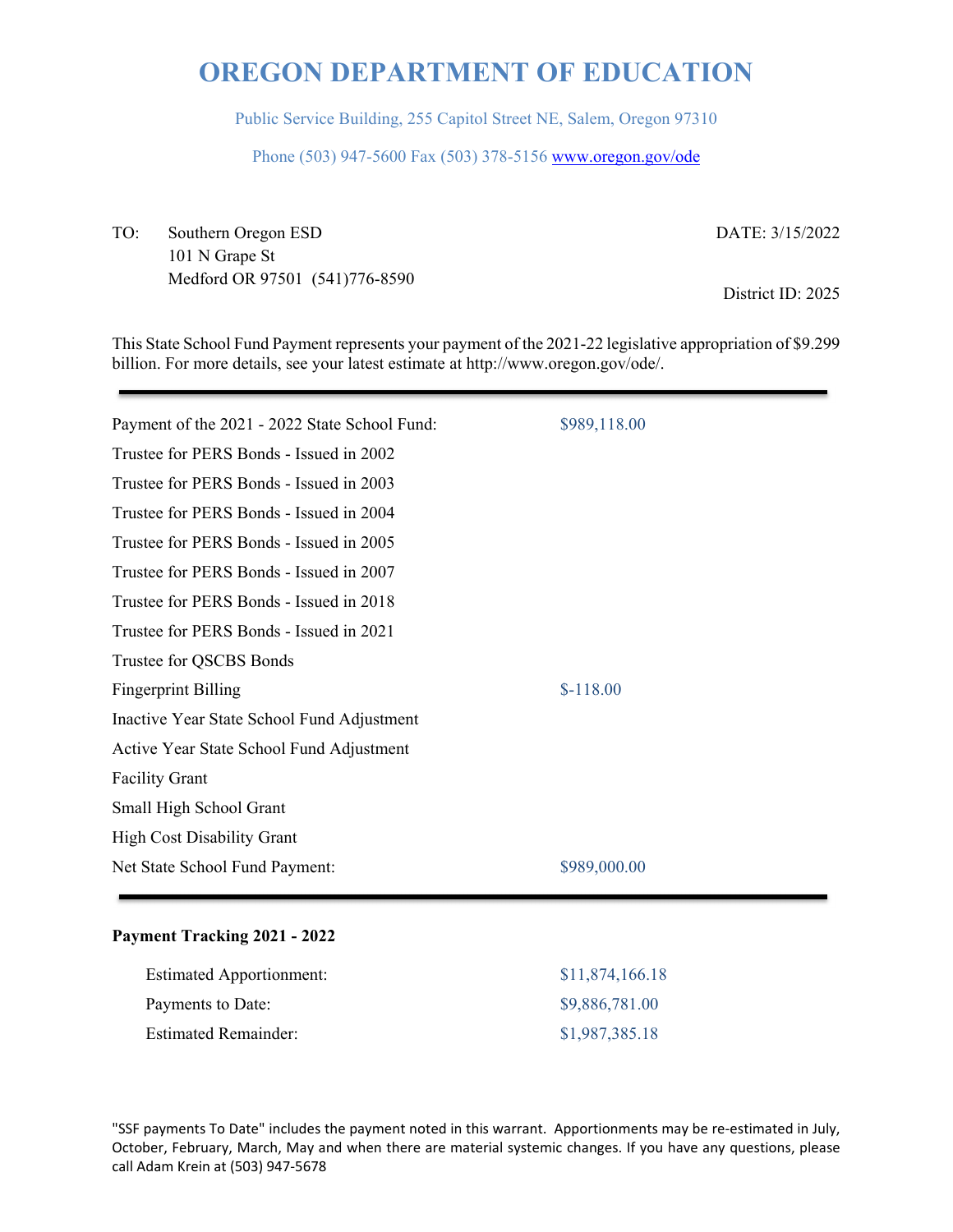Public Service Building, 255 Capitol Street NE, Salem, Oregon 97310

Phone (503) 947-5600 Fax (503) 378-5156 www.oregon.gov/ode

TO: Columbia Gorge ESD 400 E Scenic Dr Ste 207 The Dalles OR 97058 (541)298-5155 DATE: 3/15/2022

District ID: 2223

This State School Fund Payment represents your payment of the 2021-22 legislative appropriation of \$9.299 billion. For more details, see your latest estimate at http://www.oregon.gov/ode/.

| Payment of the 2021 - 2022 State School Fund: | \$142,315.00 |
|-----------------------------------------------|--------------|
| Trustee for PERS Bonds - Issued in 2002       |              |
| Trustee for PERS Bonds - Issued in 2003       |              |
| Trustee for PERS Bonds - Issued in 2004       |              |
| Trustee for PERS Bonds - Issued in 2005       |              |
| Trustee for PERS Bonds - Issued in 2007       |              |
| Trustee for PERS Bonds - Issued in 2018       |              |
| Trustee for PERS Bonds - Issued in 2021       |              |
| Trustee for QSCBS Bonds                       |              |
| <b>Fingerprint Billing</b>                    |              |
| Inactive Year State School Fund Adjustment    |              |
| Active Year State School Fund Adjustment      |              |
| <b>Facility Grant</b>                         |              |
| Small High School Grant                       |              |
| <b>High Cost Disability Grant</b>             |              |
| Net State School Fund Payment:                | \$142,315.00 |
|                                               |              |

### **Payment Tracking 2021 - 2022**

| <b>Estimated Apportionment:</b> | \$1,708,467.88 |
|---------------------------------|----------------|
| Payments to Date:               | \$1,387,733.00 |
| <b>Estimated Remainder:</b>     | \$320,734.88   |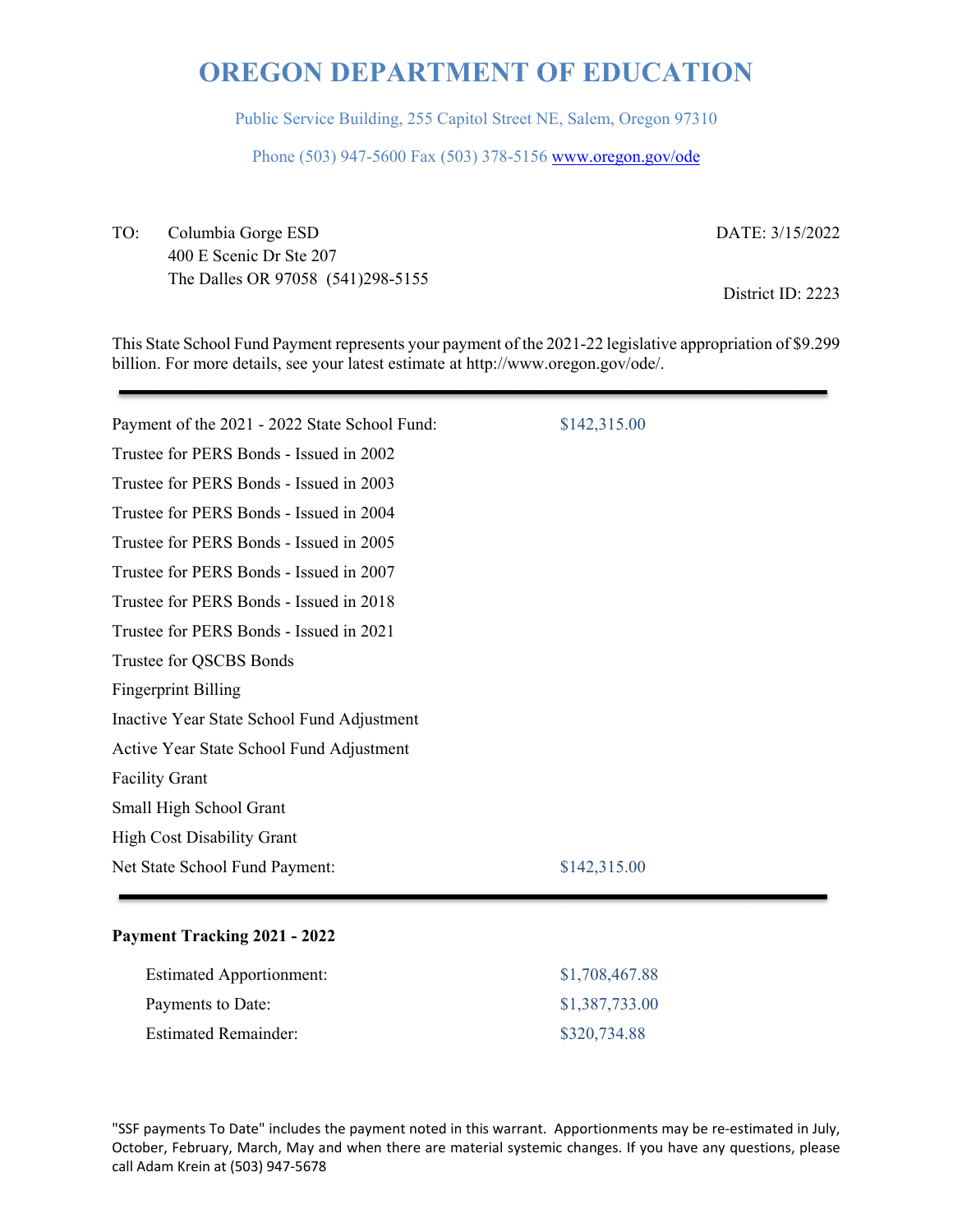Public Service Building, 255 Capitol Street NE, Salem, Oregon 97310

Phone (503) 947-5600 Fax (503) 378-5156 www.oregon.gov/ode

TO: High Desert ESD 2804 SW Sixth St Redmond OR 97756 (541)693-5600 DATE: 3/15/2022

District ID: 1975

This State School Fund Payment represents your payment of the 2021-22 legislative appropriation of \$9.299 billion. For more details, see your latest estimate at http://www.oregon.gov/ode/.

| Payment of the 2021 - 2022 State School Fund: | \$915,754.00   |
|-----------------------------------------------|----------------|
| Trustee for PERS Bonds - Issued in 2002       |                |
| Trustee for PERS Bonds - Issued in 2003       | $$-112,461.62$ |
| Trustee for PERS Bonds - Issued in 2004       |                |
| Trustee for PERS Bonds - Issued in 2005       |                |
| Trustee for PERS Bonds - Issued in 2007       |                |
| Trustee for PERS Bonds - Issued in 2018       |                |
| Trustee for PERS Bonds - Issued in 2021       |                |
| Trustee for QSCBS Bonds                       |                |
| <b>Fingerprint Billing</b>                    | $$-413.00$     |
| Inactive Year State School Fund Adjustment    |                |
| Active Year State School Fund Adjustment      |                |
| <b>Facility Grant</b>                         |                |
| Small High School Grant                       |                |
| <b>High Cost Disability Grant</b>             |                |
| Net State School Fund Payment:                | \$802,879.38   |
|                                               |                |

### **Payment Tracking 2021 - 2022**

| <b>Estimated Apportionment:</b> | \$10,993,444.10 |
|---------------------------------|-----------------|
| Payments to Date:               | \$9,272,946.00  |
| <b>Estimated Remainder:</b>     | \$1,720,498.10  |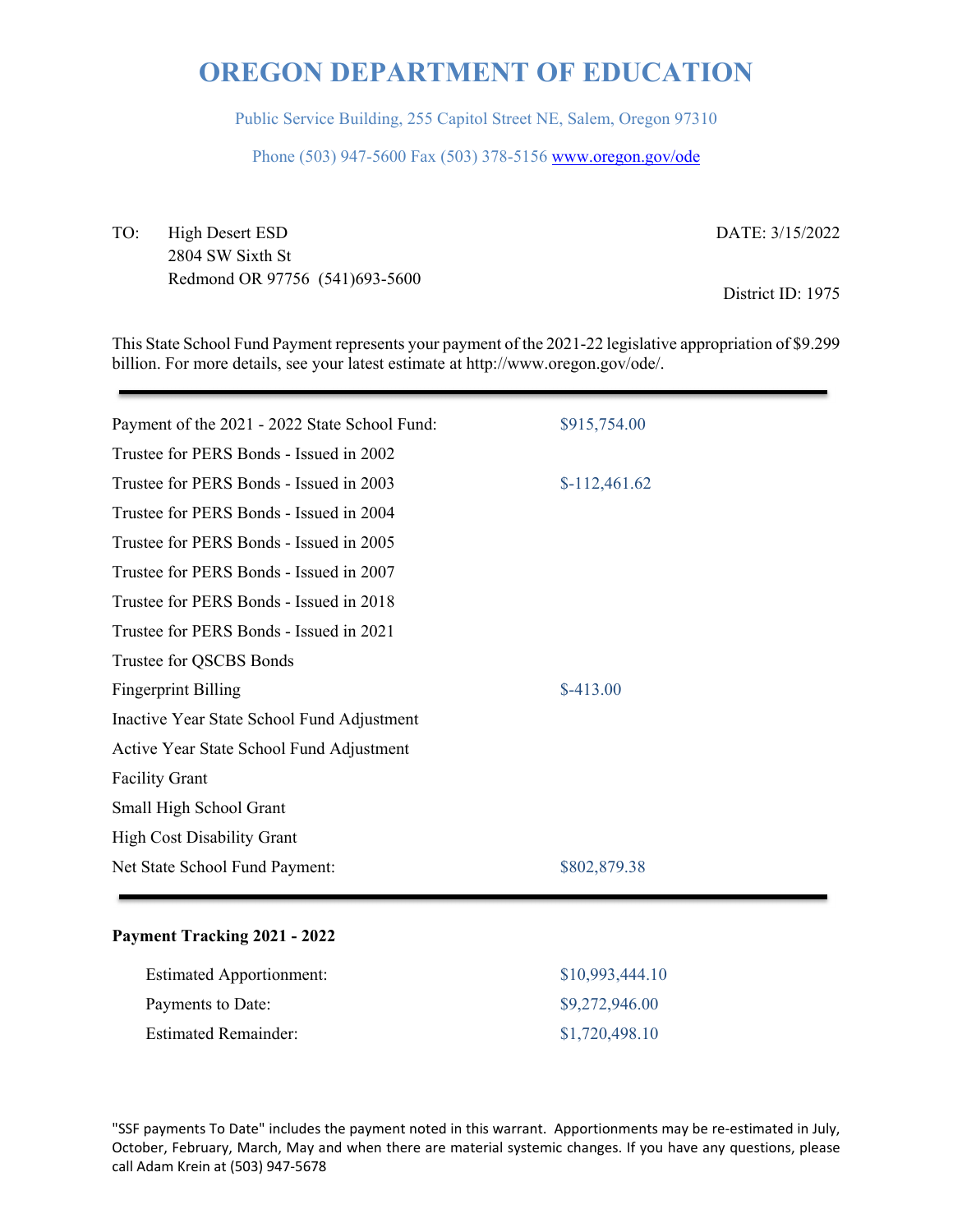Public Service Building, 255 Capitol Street NE, Salem, Oregon 97310

Phone (503) 947-5600 Fax (503) 378-5156 www.oregon.gov/ode

TO: Lake ESD 357 N L St Lakeview OR 97630 (541)947-3371

DATE: 3/15/2022

District ID: 2058

This State School Fund Payment represents your payment of the 2021-22 legislative appropriation of \$9.299 billion. For more details, see your latest estimate at http://www.oregon.gov/ode/.

| Payment of the 2021 - 2022 State School Fund: | \$61,461.00 |
|-----------------------------------------------|-------------|
| Trustee for PERS Bonds - Issued in 2002       |             |
| Trustee for PERS Bonds - Issued in 2003       |             |
| Trustee for PERS Bonds - Issued in 2004       |             |
| Trustee for PERS Bonds - Issued in 2005       |             |
| Trustee for PERS Bonds - Issued in 2007       |             |
| Trustee for PERS Bonds - Issued in 2018       |             |
| Trustee for PERS Bonds - Issued in 2021       |             |
| Trustee for QSCBS Bonds                       |             |
| <b>Fingerprint Billing</b>                    |             |
| Inactive Year State School Fund Adjustment    |             |
| Active Year State School Fund Adjustment      |             |
| <b>Facility Grant</b>                         |             |
| Small High School Grant                       |             |
| <b>High Cost Disability Grant</b>             |             |
| Net State School Fund Payment:                | \$61,461.00 |
|                                               |             |

### **Payment Tracking 2021 - 2022**

| <b>Estimated Apportionment:</b> | \$737,827.00 |
|---------------------------------|--------------|
| Payments to Date:               | \$614,684.00 |
| <b>Estimated Remainder:</b>     | \$123,143.00 |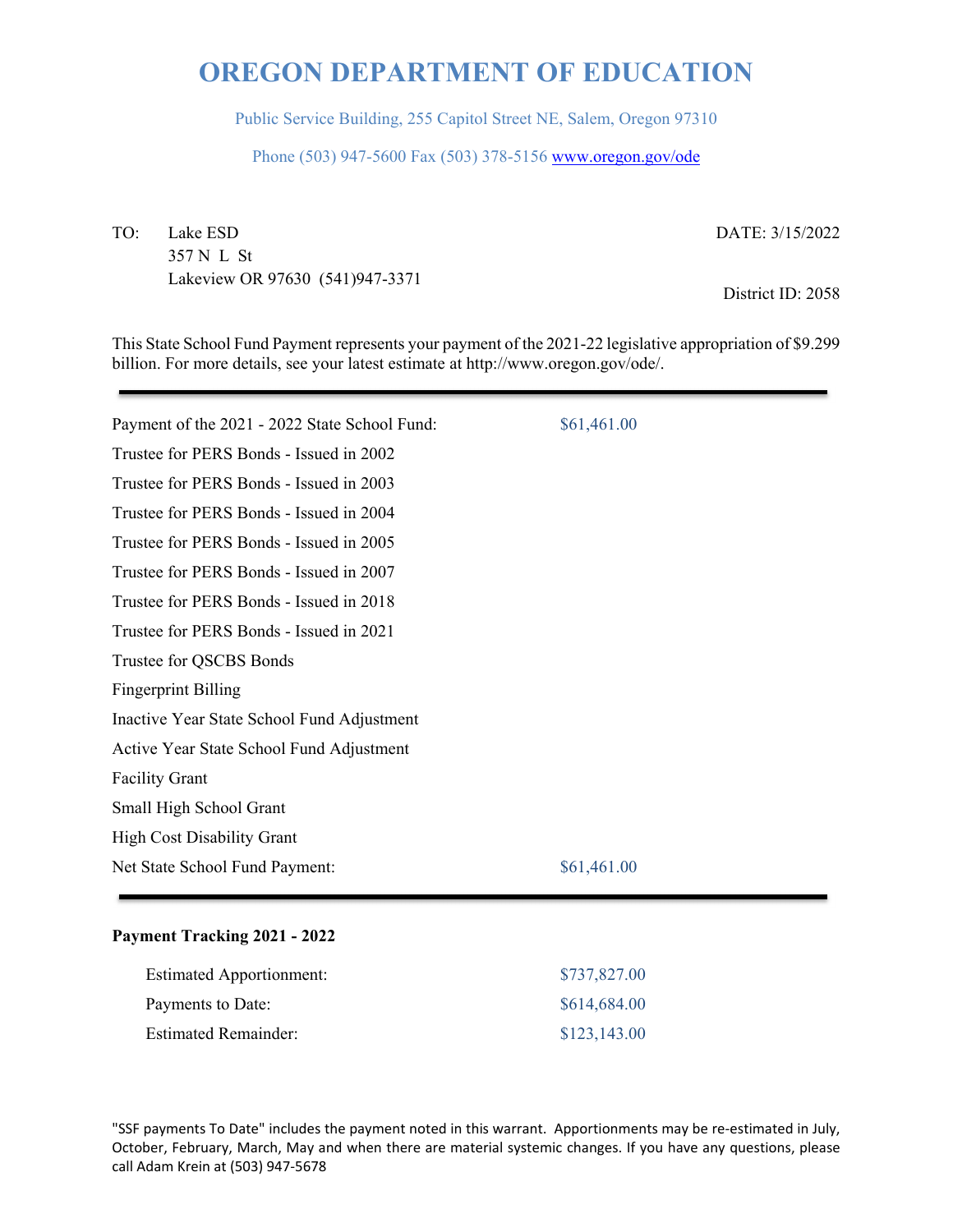Public Service Building, 255 Capitol Street NE, Salem, Oregon 97310

Phone (503) 947-5600 Fax (503) 378-5156 www.oregon.gov/ode

TO: InterMountain ESD 2001 SW Nye Ave Pendleton OR 97801 (541)276-6616 DATE: 3/15/2022 District ID: 2200

This State School Fund Payment represents your payment of the 2021-22 legislative appropriation of \$9.299 billion. For more details, see your latest estimate at http://www.oregon.gov/ode/.

| Payment of the 2021 - 2022 State School Fund: | \$438,023.00  |
|-----------------------------------------------|---------------|
| Trustee for PERS Bonds - Issued in 2002       |               |
| Trustee for PERS Bonds - Issued in 2003       |               |
| Trustee for PERS Bonds - Issued in 2004       | $$-92,284.45$ |
| Trustee for PERS Bonds - Issued in 2005       |               |
| Trustee for PERS Bonds - Issued in 2007       |               |
| Trustee for PERS Bonds - Issued in 2018       |               |
| Trustee for PERS Bonds - Issued in 2021       | $$-73,813.80$ |
| Trustee for QSCBS Bonds                       |               |
| <b>Fingerprint Billing</b>                    | $$-118.00$    |
| Inactive Year State School Fund Adjustment    |               |
| Active Year State School Fund Adjustment      |               |
| <b>Facility Grant</b>                         |               |
| Small High School Grant                       |               |
| <b>High Cost Disability Grant</b>             |               |
| Net State School Fund Payment:                | \$271,806.75  |
|                                               |               |

### **Payment Tracking 2021 - 2022**

| <b>Estimated Apportionment:</b> | \$5,258,384.64 |
|---------------------------------|----------------|
| Payments to Date:               | \$4,290,788.00 |
| <b>Estimated Remainder:</b>     | \$967,596.64   |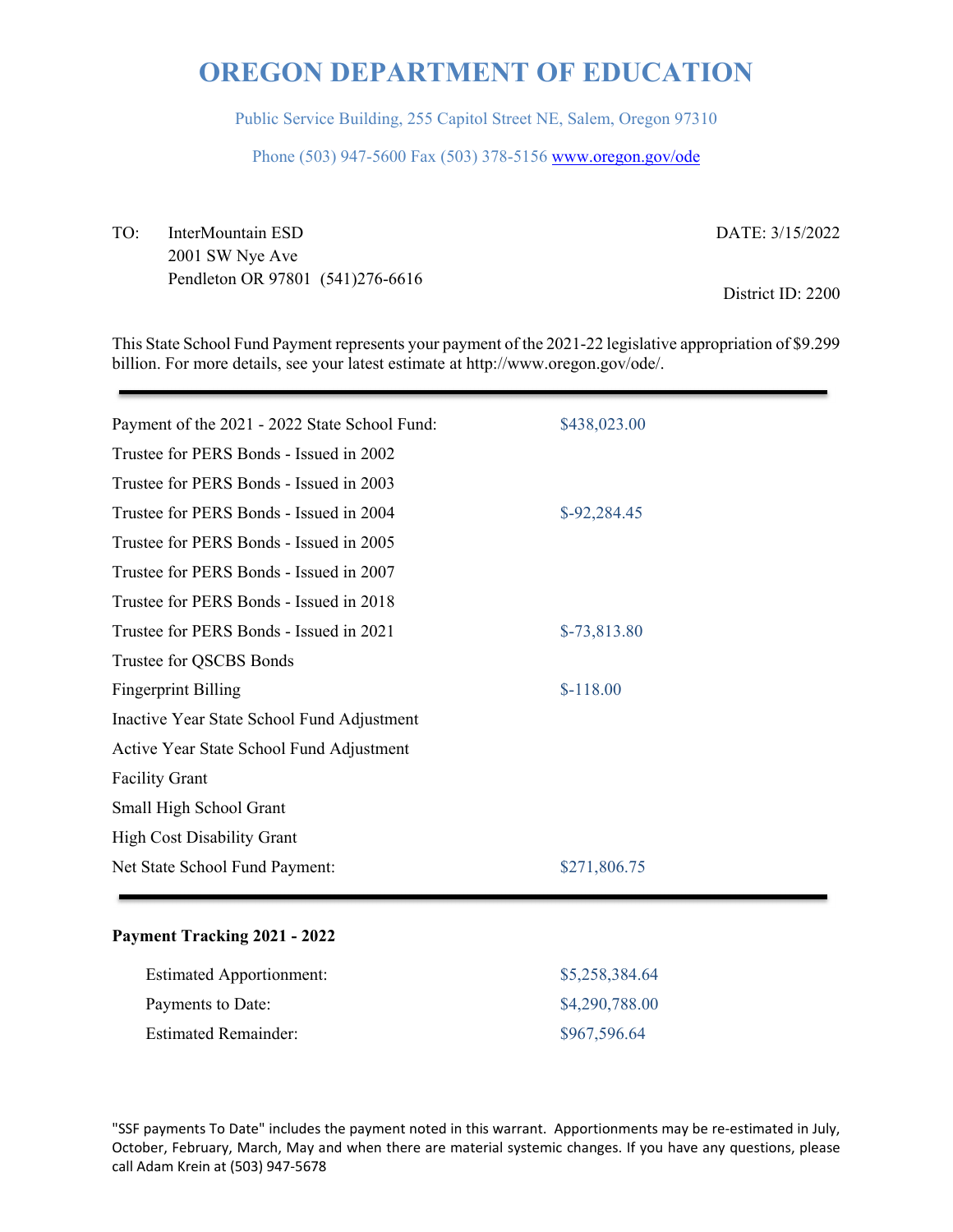Public Service Building, 255 Capitol Street NE, Salem, Oregon 97310

Phone (503) 947-5600 Fax (503) 378-5156 www.oregon.gov/ode

TO: Malheur ESD Region 14 c/o Malheur ESD363 A St W Vale OR 97918 (541)473-3138 DATE: 3/15/2022

District ID: 2106

This State School Fund Payment represents your payment of the 2021-22 legislative appropriation of \$9.299 billion. For more details, see your latest estimate at http://www.oregon.gov/ode/.

| Payment of the 2021 - 2022 State School Fund: | \$199,697.00 |
|-----------------------------------------------|--------------|
| Trustee for PERS Bonds - Issued in 2002       |              |
| Trustee for PERS Bonds - Issued in 2003       |              |
| Trustee for PERS Bonds - Issued in 2004       |              |
| Trustee for PERS Bonds - Issued in 2005       |              |
| Trustee for PERS Bonds - Issued in 2007       |              |
| Trustee for PERS Bonds - Issued in 2018       |              |
| Trustee for PERS Bonds - Issued in 2021       |              |
| Trustee for QSCBS Bonds                       |              |
| <b>Fingerprint Billing</b>                    | $$-236.00$   |
| Inactive Year State School Fund Adjustment    |              |
| Active Year State School Fund Adjustment      |              |
| <b>Facility Grant</b>                         |              |
| Small High School Grant                       |              |
| <b>High Cost Disability Grant</b>             |              |
| Net State School Fund Payment:                | \$199,461.00 |
|                                               |              |

### **Payment Tracking 2021 - 2022**

| <b>Estimated Apportionment:</b> | \$2,397,327.64 |
|---------------------------------|----------------|
| Payments to Date:               | \$1,964,747.00 |
| <b>Estimated Remainder:</b>     | \$432,580.64   |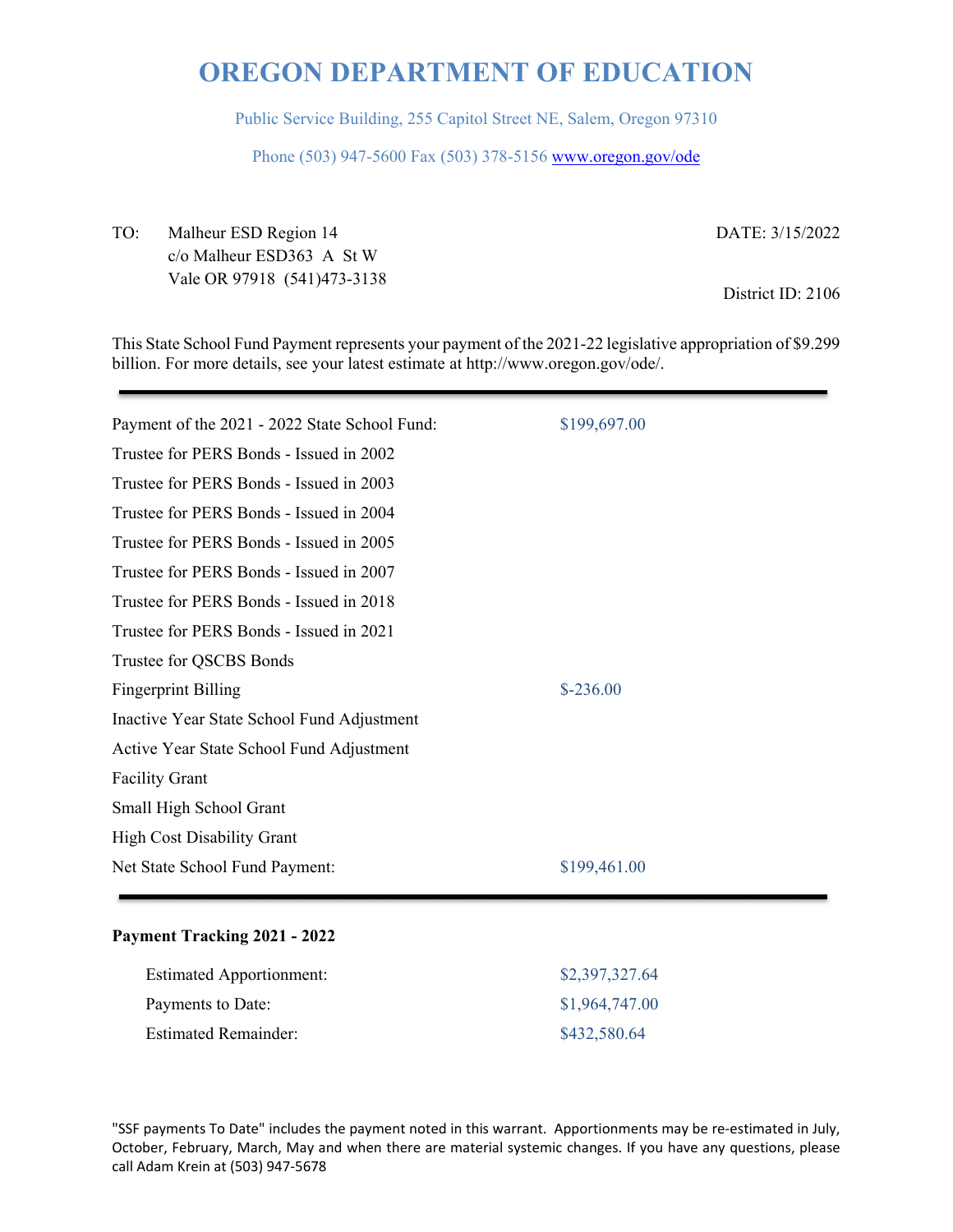Public Service Building, 255 Capitol Street NE, Salem, Oregon 97310

Phone (503) 947-5600 Fax (503) 378-5156 www.oregon.gov/ode

TO: Clackamas ESD 13455 SE 97th Ave Clackamas OR 97015 (503)675-4000 DATE: 3/15/2022

District ID: 1902

This State School Fund Payment represents your payment of the 2021-22 legislative appropriation of \$9.299 billion. For more details, see your latest estimate at http://www.oregon.gov/ode/.

| Payment of the 2021 - 2022 State School Fund: | \$868,434.00   |
|-----------------------------------------------|----------------|
| Trustee for PERS Bonds - Issued in 2002       |                |
| Trustee for PERS Bonds - Issued in 2003       |                |
| Trustee for PERS Bonds - Issued in 2004       |                |
| Trustee for PERS Bonds - Issued in 2005       | $$-163,041.61$ |
| Trustee for PERS Bonds - Issued in 2007       |                |
| Trustee for PERS Bonds - Issued in 2018       |                |
| Trustee for PERS Bonds - Issued in 2021       |                |
| Trustee for QSCBS Bonds                       |                |
| <b>Fingerprint Billing</b>                    | $$-531.00$     |
| Inactive Year State School Fund Adjustment    |                |
| Active Year State School Fund Adjustment      |                |
| <b>Facility Grant</b>                         |                |
| Small High School Grant                       |                |
| <b>High Cost Disability Grant</b>             |                |
| Net State School Fund Payment:                | \$704,861.39   |
|                                               |                |

### **Payment Tracking 2021 - 2022**

| <b>Estimated Apportionment:</b> | \$10,425,379.81 |
|---------------------------------|-----------------|
| Payments to Date:               | \$8,811,613.00  |
| <b>Estimated Remainder:</b>     | \$1,613,766.81  |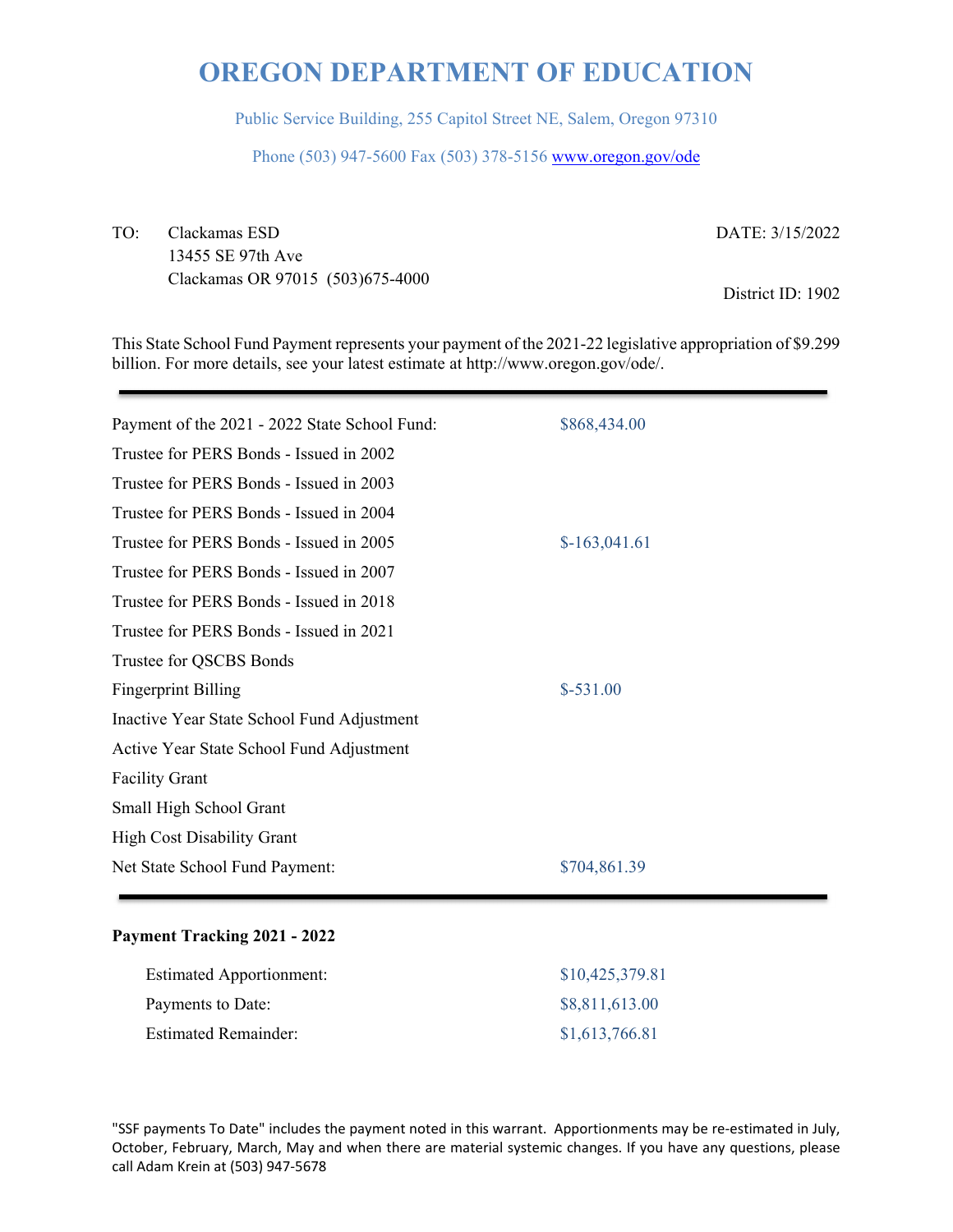Public Service Building, 255 Capitol Street NE, Salem, Oregon 97310

Phone (503) 947-5600 Fax (503) 378-5156 www.oregon.gov/ode

TO: Harney ESD Region XVII PO Box 460 Burns OR 97720 (541)573-2426 DATE: 3/15/2022

District ID: 2013

This State School Fund Payment represents your payment of the 2021-22 legislative appropriation of \$9.299 billion. For more details, see your latest estimate at http://www.oregon.gov/ode/.

| Payment of the 2021 - 2022 State School Fund: | \$234,987.00 |
|-----------------------------------------------|--------------|
| Trustee for PERS Bonds - Issued in 2002       |              |
| Trustee for PERS Bonds - Issued in 2003       |              |
| Trustee for PERS Bonds - Issued in 2004       |              |
| Trustee for PERS Bonds - Issued in 2005       |              |
| Trustee for PERS Bonds - Issued in 2007       |              |
| Trustee for PERS Bonds - Issued in 2018       |              |
| Trustee for PERS Bonds - Issued in 2021       |              |
| Trustee for QSCBS Bonds                       |              |
| <b>Fingerprint Billing</b>                    | $$-59.00$    |
| Inactive Year State School Fund Adjustment    |              |
| Active Year State School Fund Adjustment      |              |
| <b>Facility Grant</b>                         |              |
| Small High School Grant                       |              |
| <b>High Cost Disability Grant</b>             |              |
| Net State School Fund Payment:                | \$234,928.00 |

### **Payment Tracking 2021 - 2022**

| <b>Estimated Apportionment:</b> | \$940,327.00 |
|---------------------------------|--------------|
| Payments to Date:               | \$783,385.00 |
| <b>Estimated Remainder:</b>     | \$156,942.00 |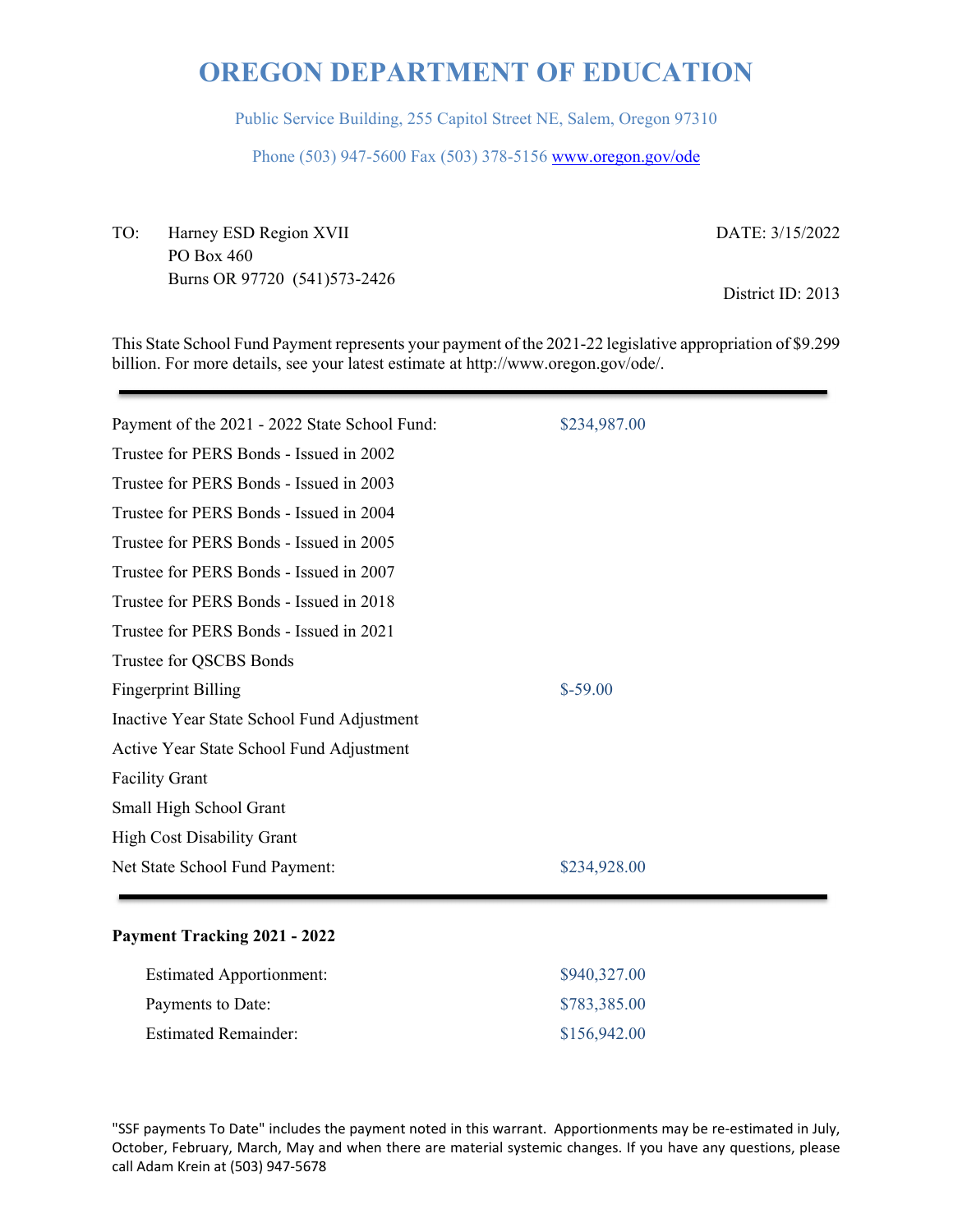Public Service Building, 255 Capitol Street NE, Salem, Oregon 97310

Phone (503) 947-5600 Fax (503) 378-5156 www.oregon.gov/ode

TO: Region 18 ESD 107 SW First St Ste 105 Enterprise OR 97828 (541)426-7600 DATE: 3/15/2022

District ID: 2218

This State School Fund Payment represents your payment of the 2021-22 legislative appropriation of \$9.299 billion. For more details, see your latest estimate at http://www.oregon.gov/ode/.

| Payment of the 2021 - 2022 State School Fund: | \$.00 |
|-----------------------------------------------|-------|
| Trustee for PERS Bonds - Issued in 2002       |       |
| Trustee for PERS Bonds - Issued in 2003       |       |
| Trustee for PERS Bonds - Issued in 2004       |       |
| Trustee for PERS Bonds - Issued in 2005       |       |
| Trustee for PERS Bonds - Issued in 2007       |       |
| Trustee for PERS Bonds - Issued in 2018       |       |
| Trustee for PERS Bonds - Issued in 2021       |       |
| Trustee for QSCBS Bonds                       |       |
| <b>Fingerprint Billing</b>                    |       |
| Inactive Year State School Fund Adjustment    |       |
| Active Year State School Fund Adjustment      |       |
| <b>Facility Grant</b>                         |       |
| Small High School Grant                       |       |
| <b>High Cost Disability Grant</b>             |       |
| Net State School Fund Payment:                | \$.00 |
|                                               |       |

### **Payment Tracking 2021 - 2022**

| <b>Estimated Apportionment:</b> | \$ .00            |
|---------------------------------|-------------------|
| Payments to Date:               | $\Omega$ $\Omega$ |
| <b>Estimated Remainder:</b>     | $\Omega$ $\Omega$ |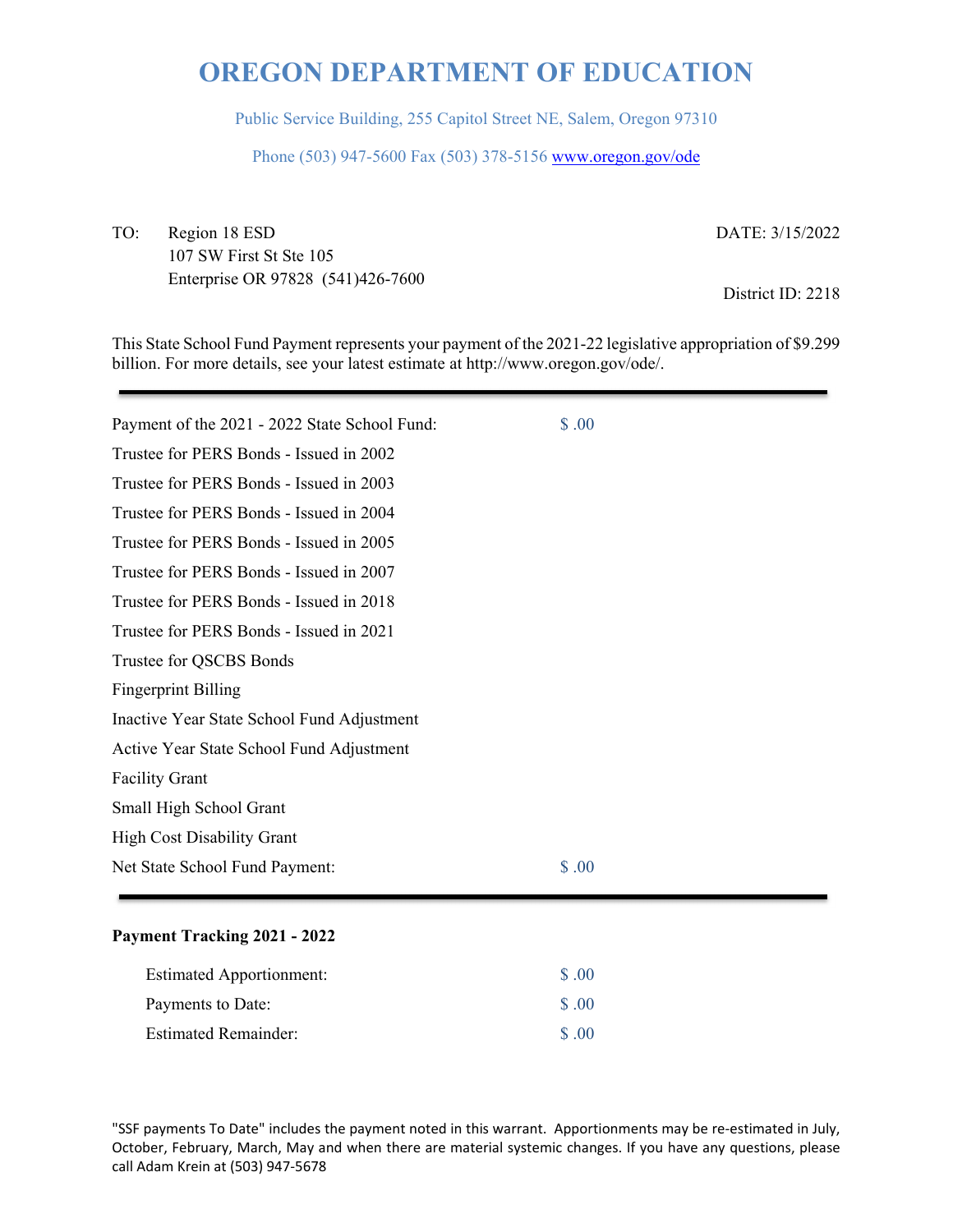Public Service Building, 255 Capitol Street NE, Salem, Oregon 97310

Phone (503) 947-5600 Fax (503) 378-5156 www.oregon.gov/ode

TO: North Central ESD PO Box 637 Condon OR 97823 (800)450-2732 DATE: 3/15/2022

District ID: 2004

This State School Fund Payment represents your payment of the 2021-22 legislative appropriation of \$9.299 billion. For more details, see your latest estimate at http://www.oregon.gov/ode/.

| \$.00 |
|-------|
|       |
|       |
|       |
|       |
|       |
|       |
|       |
|       |
|       |
|       |
|       |
|       |
|       |
|       |
| \$.00 |
|       |

### **Payment Tracking 2021 - 2022**

| <b>Estimated Apportionment:</b> | \$ .00            |
|---------------------------------|-------------------|
| Payments to Date:               | $\Omega$ .00      |
| <b>Estimated Remainder:</b>     | $\Omega$ $\Omega$ |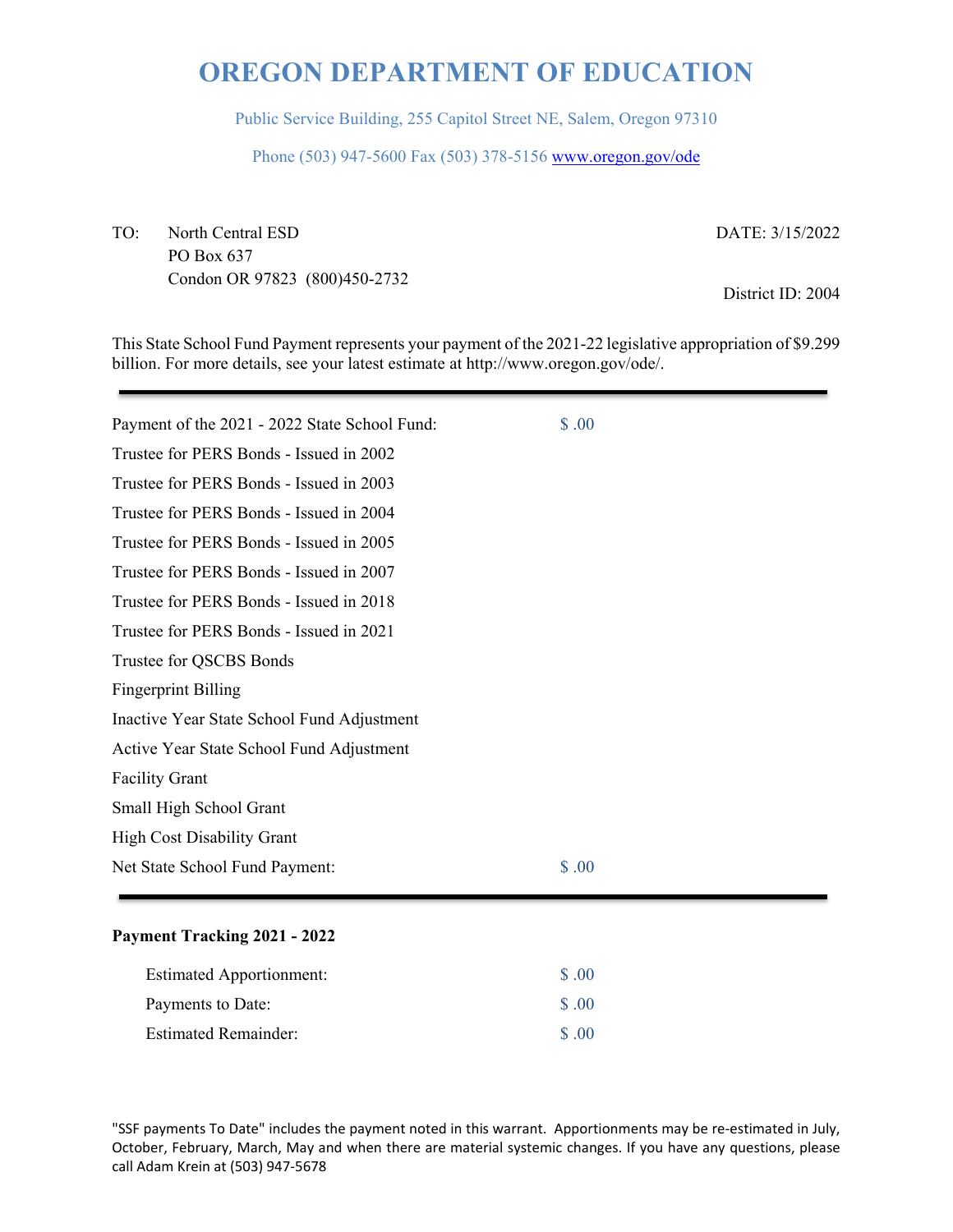Public Service Building, 255 Capitol Street NE, Salem, Oregon 97310

Phone (503) 947-5600 Fax (503) 378-5156 www.oregon.gov/ode

TO: Grant ESD 835-A S Canyon Blvd John Day OR 97845 (541)575-1349

DATE: 3/15/2022

District ID: 2007

This State School Fund Payment represents your payment of the 2021-22 legislative appropriation of \$9.299 billion. For more details, see your latest estimate at http://www.oregon.gov/ode/.

| Payment of the 2021 - 2022 State School Fund: | \$.00 |
|-----------------------------------------------|-------|
| Trustee for PERS Bonds - Issued in 2002       |       |
| Trustee for PERS Bonds - Issued in 2003       |       |
| Trustee for PERS Bonds - Issued in 2004       |       |
| Trustee for PERS Bonds - Issued in 2005       |       |
| Trustee for PERS Bonds - Issued in 2007       |       |
| Trustee for PERS Bonds - Issued in 2018       |       |
| Trustee for PERS Bonds - Issued in 2021       |       |
| Trustee for QSCBS Bonds                       |       |
| <b>Fingerprint Billing</b>                    |       |
| Inactive Year State School Fund Adjustment    |       |
| Active Year State School Fund Adjustment      |       |
| <b>Facility Grant</b>                         |       |
| Small High School Grant                       |       |
| <b>High Cost Disability Grant</b>             |       |
| Net State School Fund Payment:                | \$.00 |

#### **Payment Tracking 2021 - 2022**

| <b>Estimated Apportionment:</b> | \$ .00            |
|---------------------------------|-------------------|
| Payments to Date:               | \$ .00            |
| <b>Estimated Remainder:</b>     | $\Omega$ $\Omega$ |